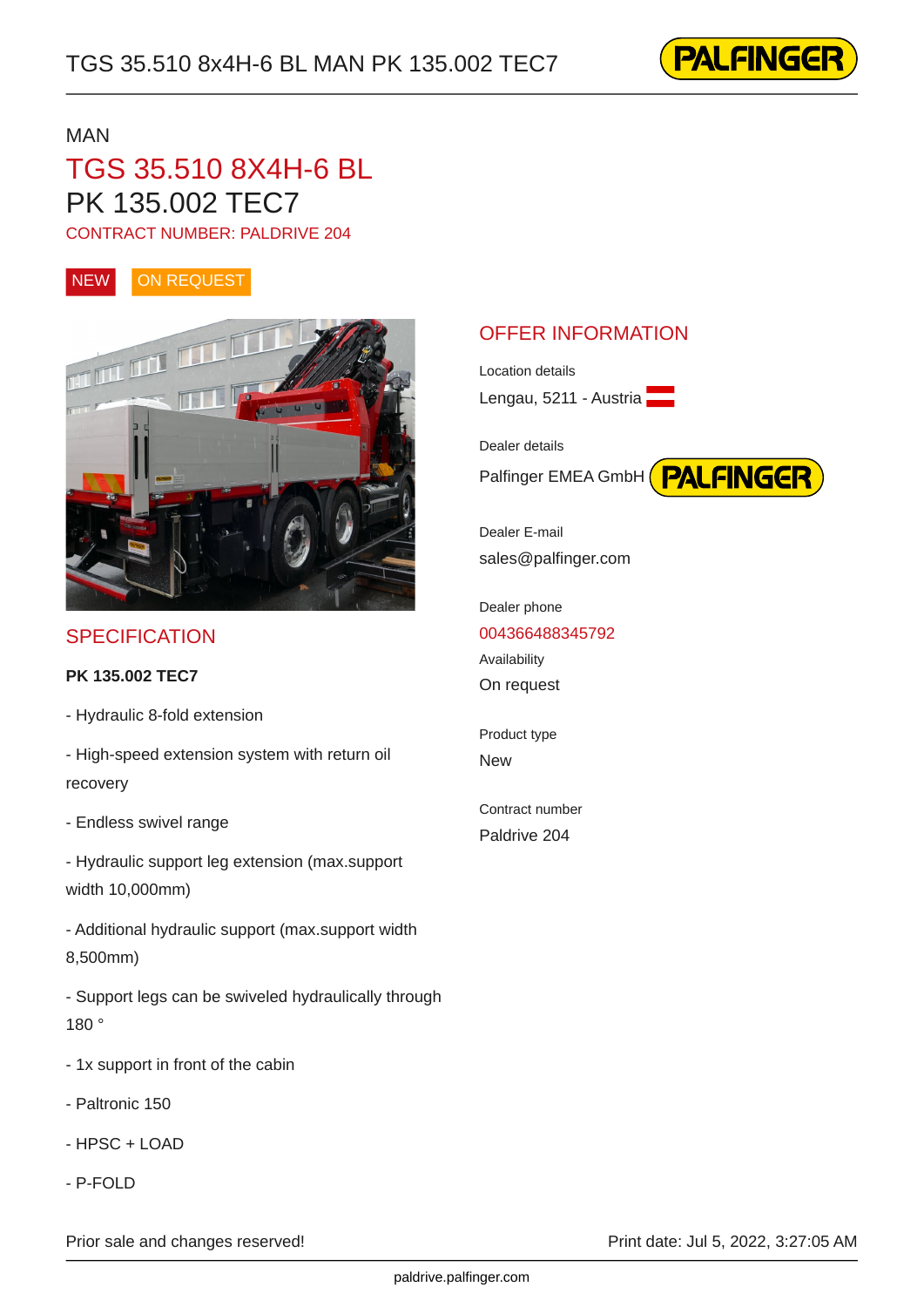

- PALcom P7 radio remote control
- Painting RAL3020

- Working lights on the articulated arm and on the fly iib (PJ190-E)

- Hose equipment for two additional devices + quick coupling (Multifaster)

- 3.5t cable winch on the main arm (can be folded down hydr.), Cable length: 90m

- Automatic rope tensioning device (RTC) and rope winch synchronous control (SRC)

- Preparation for work basket operation

- 11.5t and 18t load hooks

#### **PJ190-E (additional knuckle arm)**

- Hydraulic 6-fold extension
- Can be folded upwards by 25 ° hydraulically
- Preparation for work basket operation

- Applications with additional devices possible (e.g. gripper, rotator ...) + quick coupling (multifaster)

#### **PJM020 (2nd additional knuckle arm)**

- mechanical double extension (max. 5.25m) + mech. Angle adjustment by 80 o

- Max. Load 650 kg
- Painting: RAL7001 silver gray

#### **MAN**

- TGS 35.510 8x4H-6 BL CH
- 510PS, max.2,600Nm
- Gearbox automatic: MAN TipMatic 12.28 OD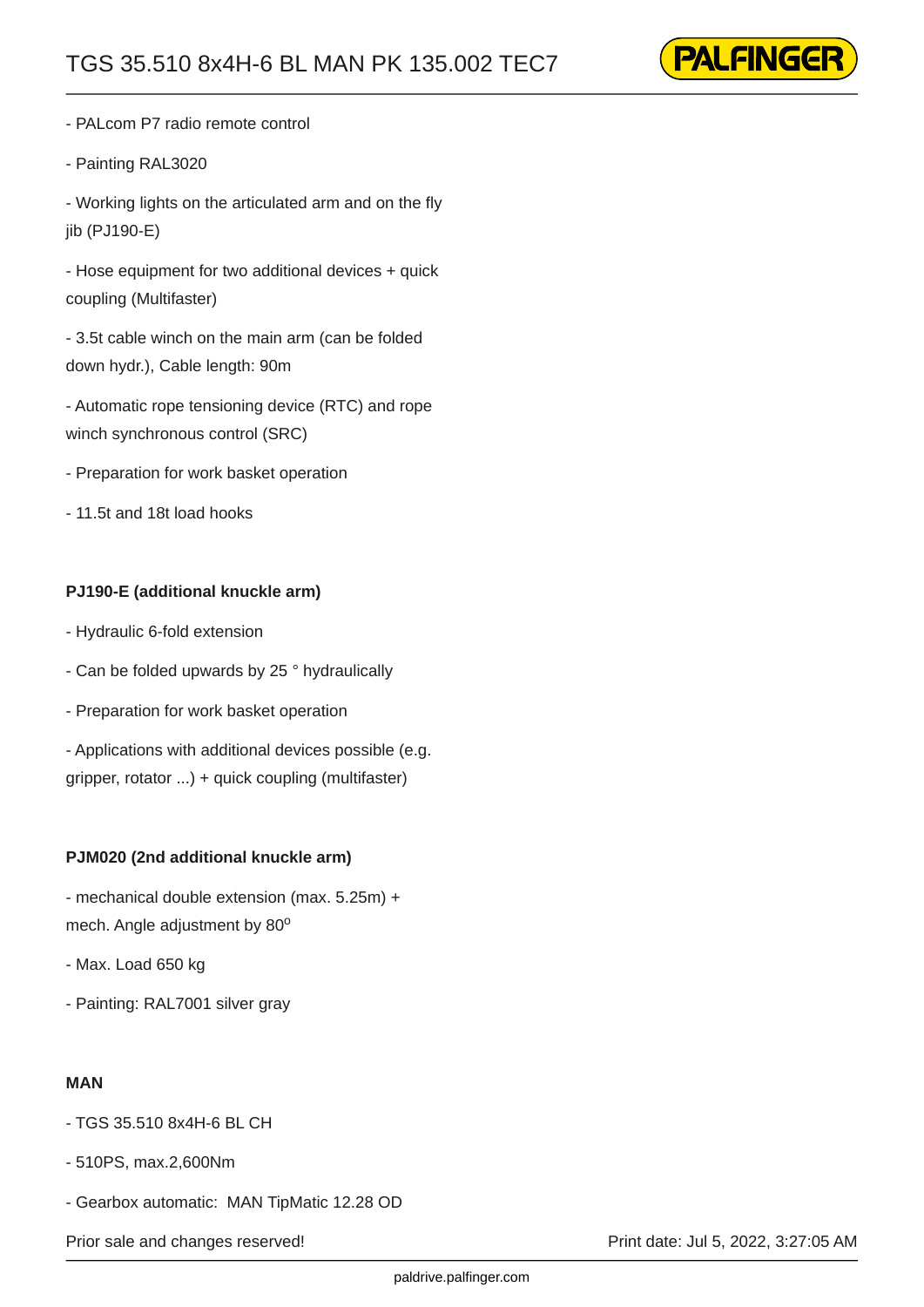

#### - MAN HydroDrive

- Leaf suspension on the 1st and 2nd axle and air suspension on the 3rd and 4th axle

- Fuel tank 390l / AD-Blue 35l
- Tires 1st and 2nd and trailing axles 385/65 R22.5
- Drive axle tires 315 / 80R22.5
- Cabin color: RAL 9016 / chassis color: RAL 9011
- ROCKINGER towbar type 400 G 150A